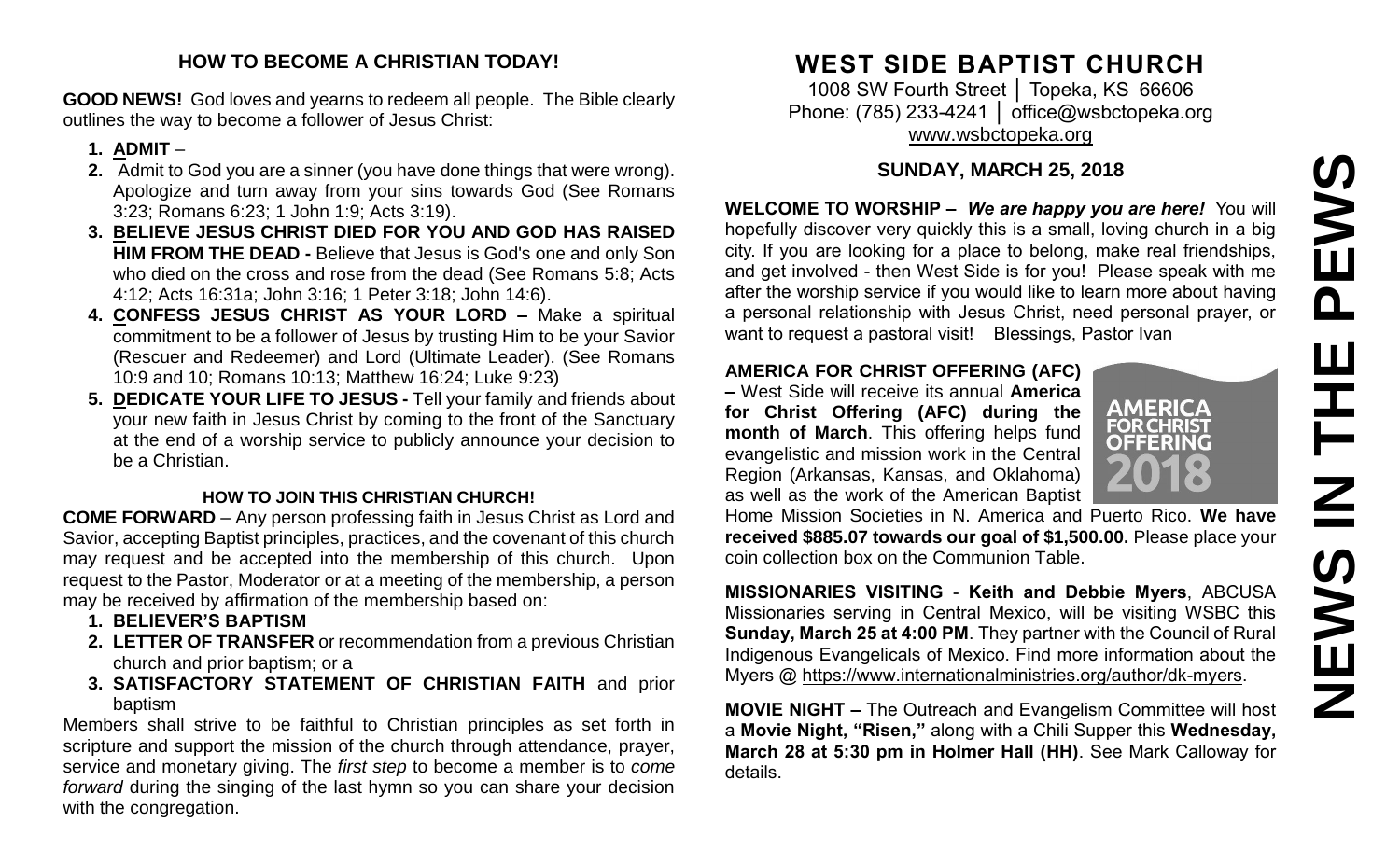

**BREAKFAST ON SUNDAYS** – Sign-up if you plan to attend the free breakfasts on Sunday mornings in the Fellowship Hall starting at 8:30 am. All ages are NOW BEING SERVED Welcome to eat for free.

**BIBLE STUDY –** Come for the free one-hour small group study of the biblical book **"ACTS OF THE APOSTLES" on Wednesdays at 10:30 am in Holmer Hall**. The Bible study is taught start-to-finish ("lectio continua"), no previous experience necessary. Bible studies are free and open to the public.

**CHRISTIAN EDUCATION** - The Christian Education Committee will meet on **TUESDAY, APRIL 17 at 5:30 PM in Holmer Hall**. See Alice Payne, Coordinator, for more information.

**DOORSTEP** – Our local mission partner, Doorstep Inc., is low or out of several items for food orders. They need of these items now: Jelly, Spaghetti, Canned Fruit, Hamburger/Tuna Helper, Egg Noodles, Pork & Beans, Tuna, Peas. If you can help with the following items, please bring them to Doorstep at 10th & Buchanan; Monday – Friday from 8:00 am to 3:00 pm. Thank you in advance for your help!

**EASTER SERVICES –** Everyone is invited to participate in our ecumenical (nondenominational) worship services during Holy Week:

- **MAUNDY THURSDAY AGAPE FEAST** Potwin Presbyterian Church, 400 SW **Holy Week** Washburn Ave Topeka, will host their annual "Agape Feast" on Maundy Thursday at 6:00 pm. Guests are encouraged to take cheese, fruits, and/or nuts to share.
- **GOOD FRIDAY –** Westside Christian Church, 432 SW Lindenwood Ave, Topeka, will host the Community Good Friday service at 7:00 pm.
- **EASTER SUNRISE –** We will host the Easter Sunrise Service at the Chapel in Ward Meade/Old Prairie Town at 7:00 am.
- **EASTER BAPTISMS**  We will perform the Ordinance of Holy Baptism on Easter Sunday at 10:30 a.m. Speak with Pastor or Mark Calloway if you are interested in being baptized.

# **HOLY WEEK CALENDAR**

#### **SUNDAY, MARCH 25 PALM SUNDAY**

| $8:30$ am         | Breakfast (FH)                   |
|-------------------|----------------------------------|
| $9:15$ am         | <b>Sunday School</b>             |
| $10:30$ am        | Worship Service (S)              |
| $4:00 \text{ pm}$ | Contemporary Worship Service (S) |
|                   |                                  |

#### **MONDAY, MARCH 26**

| 9:00 - 11:00 am Baby Closet Ministry             |
|--------------------------------------------------|
| $6:00 - 9:00$ pm Capital City Men's Chorus (FH)  |
| $6:30 - 8:00$ pm Financial Peace University (HH) |

#### **TUESDAY, MARCH 27**

| $9:00 \text{ am}$ | Music Committee (HH)  |
|-------------------|-----------------------|
| $7:15 \text{ pm}$ | Outreach Meeting (HH) |

#### **WEDNESDAY, MARCH 28**

| $10:30$ am       | Bible Study (HH)                       |
|------------------|----------------------------------------|
| $4:00 - 6:00$ pm | Fruit & Vegetable Food Pantry (FH)     |
| $4:30 - 7:00$ pm | <b>Baby Closet Ministry</b>            |
|                  | No Open Gym Time                       |
|                  | No Supper (FH)                         |
|                  | No WWW Kids Bible Club and Adult Study |
| $6:00$ pm        | Movie Night - "Risen" (HH)             |
| 7:00 pm          | <b>Choir Rehearsal (S)</b>             |

#### **THURSDAY, MARCH 29 MAUNDY THURSDAY**

| IR AV BEARAIL AA             | AAAB FBIBAY AFFIAF ALAAFB                 |
|------------------------------|-------------------------------------------|
| $6:00 \text{ pm}$            | Agape Feast at Potwin Presbyterian Church |
| $1:00 - 3:00$ pm Baby Closet |                                           |

**FRIDAY, MARCH 30 GOOD FRIDAY - OFFICE CLOSED** 7:00 pm Good Friday Service at Westside Christian

#### **SATURDAY, MARCH 31HOLY SATURDAY (Prayer & Fasting)**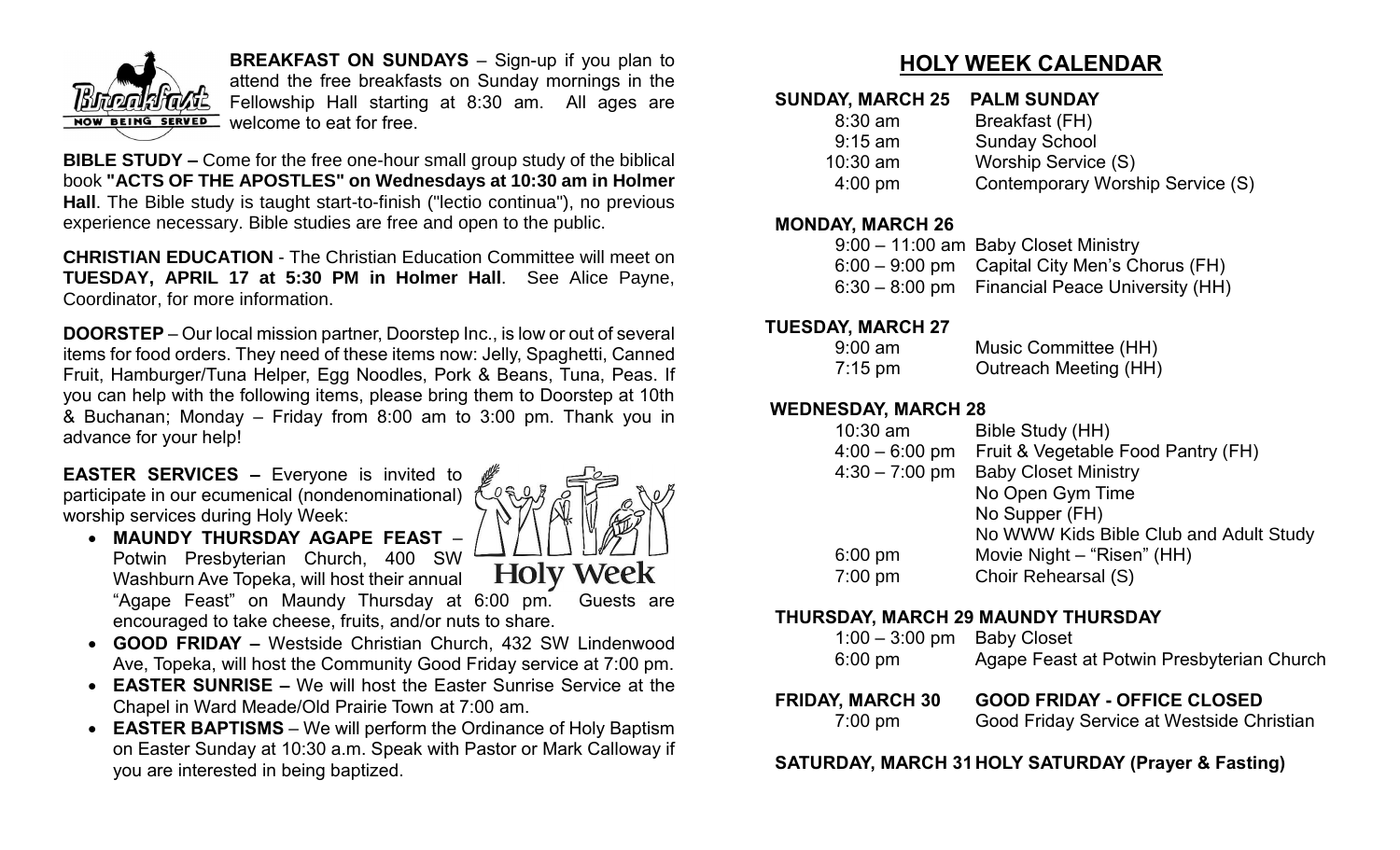# **IN OUR THOUGHTS AND PRAYERS**

Mark Arnold – Healing for health concerns Mark Calloway – Healing for health concerns Al Carpenter – Healing for health concerns Harry and Pat Carpenter – Healing for health concerns Esther Carrier – Healing for health concerns Shirley Dell – Healing for health concerns Hilda Lundgren – Healing for health concerns – wound care Nancy May – Healing for health concerns Marie Merrifield – Healing for health concerns – wound care Rogene Moody – Healing for health concerns – wound care Don Morris – Healing for health concerns Janet Nyfeler – Healing for health concerns Ken Paslay – Healing for health concerns Becky Poe – Healing for health concerns Bob Roesler – Interim Minister at FBC of Topeka, starting Feb. 1, 2018 Jill Roesler – Healing for health concerns Keith Springer – Healing for health concerns (Marianne Spano's brother) Lola Zab – Healing for health concerns (Marianne Spano's sister)

## **HOMEBOUND:**

- \*June Cunningham Healing for health concerns (Brewster Place) \*Helen Farrar – Healing for health concerns (Plaza West Care Center)
- \*Gerald Haney Healing for health concerns
- \*Russ Hunter Healing for health concerns
- \*Mary Lou Johnson Healing for health concerns
- \*Alice Kieffer Healing for health concerns
- \*Karen Kirby Healing for health concerns
- \*Reginald Kirby Healing for health concerns
- \*Etta Landis Healing for health concerns (Legend at Capital Ridge)
- \*Madeleine Martinson Healing for health concerns (Fleming Place)
- \*Mae Martin Healing for health concerns (Plaza West Care Center)
- \*Theo Penny Healing for health concerns (Lawrence)
- \*Juanita Plankinton Healing for health concerns
- \*Hazel Smith-Tindall Healing for health concerns

**OUTREACH & EVANGELISM COMMITTEE –** The Outreach Committee will hold their monthly meeting on **Tuesday, March 27 at 7:15 pm in Holmer Hall (HH)**. See Mark Calloway, Coordinator, for more information.

**MUSIC COMMITTEE –** The Music Committee (Choir Director, Organist, and Pastor) has its weekly meeting to select hymns, songs, and spirituals for worship services on **Tuesdays at 9:00 am in Holmer Hall.** All are welcome!

**FIFTH SUNDAY SING –** The Music Committee is planning to host a "Fifth Sunday Sing" on **April 29**. We will sing your favorite worship songs and hymns during the service. Please share your requests with Janet Nyfeler or Jan Mauck before April 22.



**FRUIT & VEGETABLE FOOD PANTRY –** Free bread, fruits, and vegetables on **Wed. from 4:00 pm to 6:00 pm**  or while supplies last. **Program eligibility:** Households in Topeka area (zip code 66601-66619). **ID required:** a piece of US Mail with client's name and current address for identification. One household per address. Client must be present. All food is available no cost.

**RIDE TO CHURCH** - If you need transportation to/from a worship service, Wednesday nights, or another church-related activity, please **call the Church Office at (785) 233-4241 during Office hours (Tuesday thru Friday, 8:00 a.m. to 4:30 p.m.)**. Volunteers are needed to ride along with our driver to transport children on Wednesdays and Sundays. Contact Mark Calloway if you would like to volunteer.

**MISSIONARIES VISITING** – Our church financially and prayerfully supports more than 180 Global Servants (missionaries) through International Ministries (IM). West Side Baptist Church will host the **Rev. Emerson and Ivy** 



**Wu,** ABCUSA Global Servants serving in China and Hong Kong, on **Sunday, April 29 at 4:00 pm**. Join us for this important You can find more information about the Wu family and their work in China at: [www.internationalministries.org/author/ei-wu.](http://www.internationalministries.org/author/ei-wu)